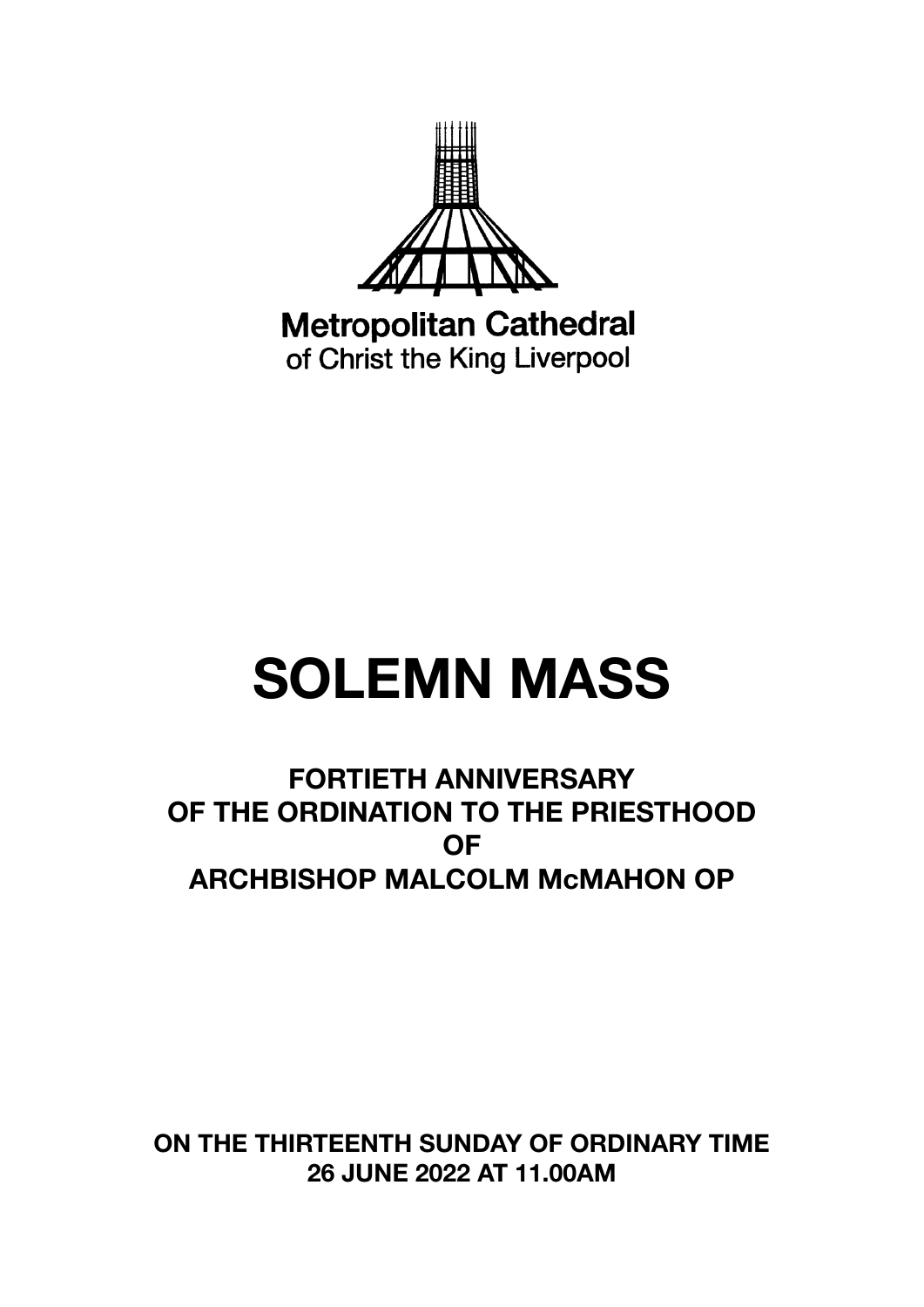#### **WELCOME**

Welcome to the Metropolitan Cathedral of Christ the King, Liverpool, the mother Church of the Roman Catholic Community, and seat of the Archbishop of Liverpool. We hope you will fully participate in this celebration of the Mass, and that – along with so many others – you will experience the presence of God in this holy place.

#### **THE MASS**

At the Last Supper, on the night he was betrayed, Jesus instituted the Eucharist, or the Mass, to perpetuate the sacrifice of the Cross throughout the ages until he should come again.

The Mass is an act of thanksgiving to God for his saving work; it is a sacred meal which nourishes us spiritually and anticipates the heavenly banquet, and it is a holy sacrifice, making present the one true sacrifice of Christ our Saviour.

Roman Catholics believe that Jesus Christ is truly present at the Mass; in the assembly gathered as the Body of Christ, through his Word made present in scripture, but supremely under the appearance of bread and wine. In the Eucharist the body and blood, soul and divinity of Jesus Christ is wholly and entirely present.

Strengthened by this sacred food, we go forth to build up the Body of Christ in this world, and to bring his healing and salvation to all peoples.

*The Celebrant for today's Mass is Archbishop Malcolm McMahon OP.*

*The Solemn Mass each Sunday is offered for all Benefactors of the Cathedral.*

#### **PLEASE ENSURE THAT MOBILE TELEPHONES ARE SWITCHED OFF**

The use of private cameras, video or sound equipment is strictly prohibited in the Cathedral

*The 11.00am Sunday Mass will be recorded and live-streamed. The recording will be shown live on Facebook and YouTube, and a copy of the recording will be available on these platforms. Should you wish not to be filmed, please speak to Cathedral Security or one of the Stewards, who will direct you to a seat in the West Gallery. For more details, please email [dataprotection@rcaol.org.uk](mailto:dataprotection@rcaol.org.uk)*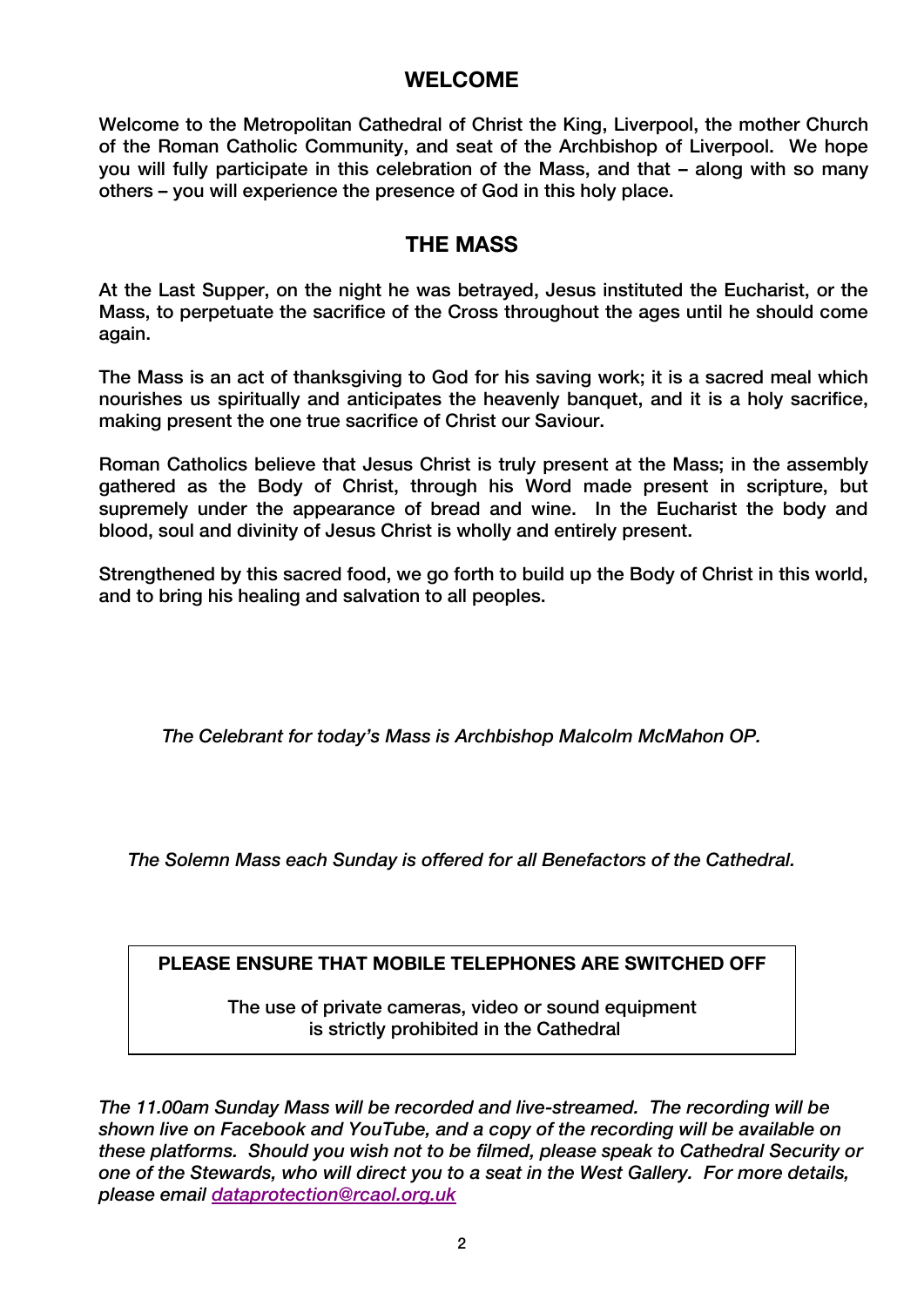## **INTRODUCTORY RITES**



- **1 Lead us, heavenly Father, lead us O'er the world's tempestuous sea; Guard us, guide us, keep us, feed us, For we have no help but thee; Yet possessing every blessing If our God our Father be.**
- **2 Saviour, breathe forgiveness o'er us, All our weakness thou dost know; Thou didst tread this earth before us, Thou didst feel its keenest woe; Self denying, death defying, Thou to Calvary didst go.**
- **3 Spirit of our God, descending, Fill our hearts with heavenly joy; Love with every passion blending, Pleasure that can never cloy; Thus provided, pardoned, guided, Nothing can our peace destroy.**

**INTROIT** *the Choir sings* Omnes gentes plaudite manibus, jubilate Deo in exsultationis.

*All nations, clap your hands. Shout with a voice of joy to God.*

> *Psalm 46:2 Gregorian Chant*

#### **GREETING**

In the name of the Father, and of the Son, and of the Holy Spirit. *R.* **Amen.** 

The grace of our Lord Jesus Christ. and the love of God, and the communion of the Holy Spirit be with you all. *R.* **And with your spirit.**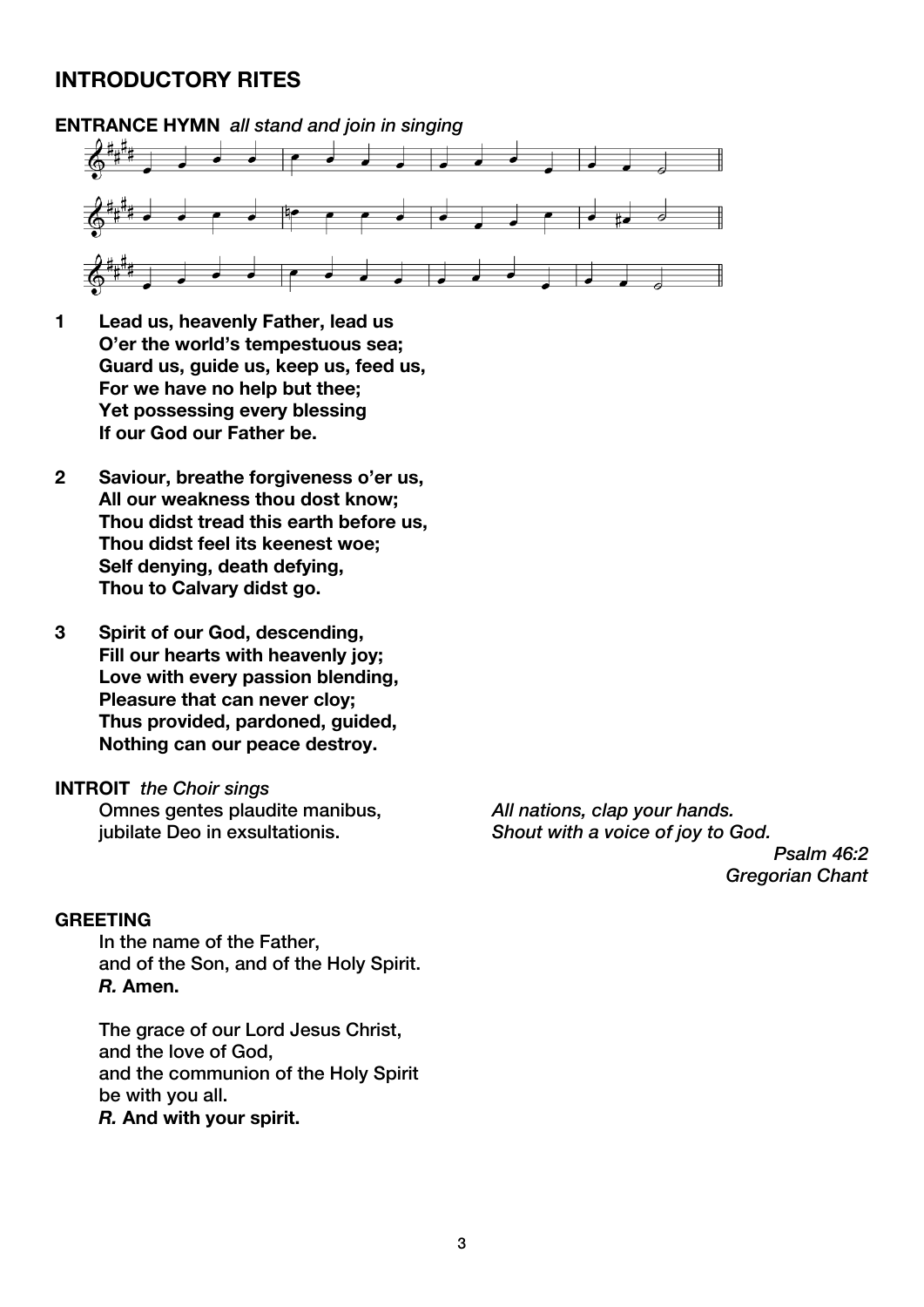**PENITENTIAL RITE** *all join in saying* **I confess to almighty God and to you, my brothers and sisters, that I have greatly sinned in my thoughts and in my words, in what I have done and in what I have failed to do, through my fault, through my fault, through my most grievous fault; therefore I ask blessed Mary ever-Virgin, all the Angels and Saints, and you, my brothers and sisters, to pray for me to the Lord our God.** 

**GLORIA** *Mass in G* - *Franz Schubert (1797-1828)*

#### **COLLECT**

O God, who through the grace of adoption chose us to be children of light, grant, we pray, that we may not be wrapped in the darkness of error but always be seen to stand in the bright light of truth. Through our Lord Jesus Christ, your Son, who lives and reigns with you in unity of the Holy Spirit, one God for ever and ever. *R.* **Amen.**

## **LITURGY OF THE WORD**

#### **FIRST READING** *from the first book of the Kings 19:16,19-21*

The Lord said to Elijah: 'Go, you are to anoint Elisha son of Shaphat, of Abel Meholah, as prophet to succeed you.'

Leaving there, Elijah came on Elisha son of Shaphat as he was ploughing behind twelve yoke of oxen, he himself being with the twelfth. Elijah passed near to him and threw his cloak over him. Elisha left his oxen and ran after Elijah. 'Let me kiss my father and mother, then I will follow you' he said. Elijah answered, 'Go, go back; for have I done anything to you?' Elisha turned away, took the pair of oxen and slaughtered them. He used the plough for cooking the oxen, then gave to his men, who ate. He then rose, and followed Elijah and became his servant.

The Word of the Lord. *R.* **Thanks be to God.**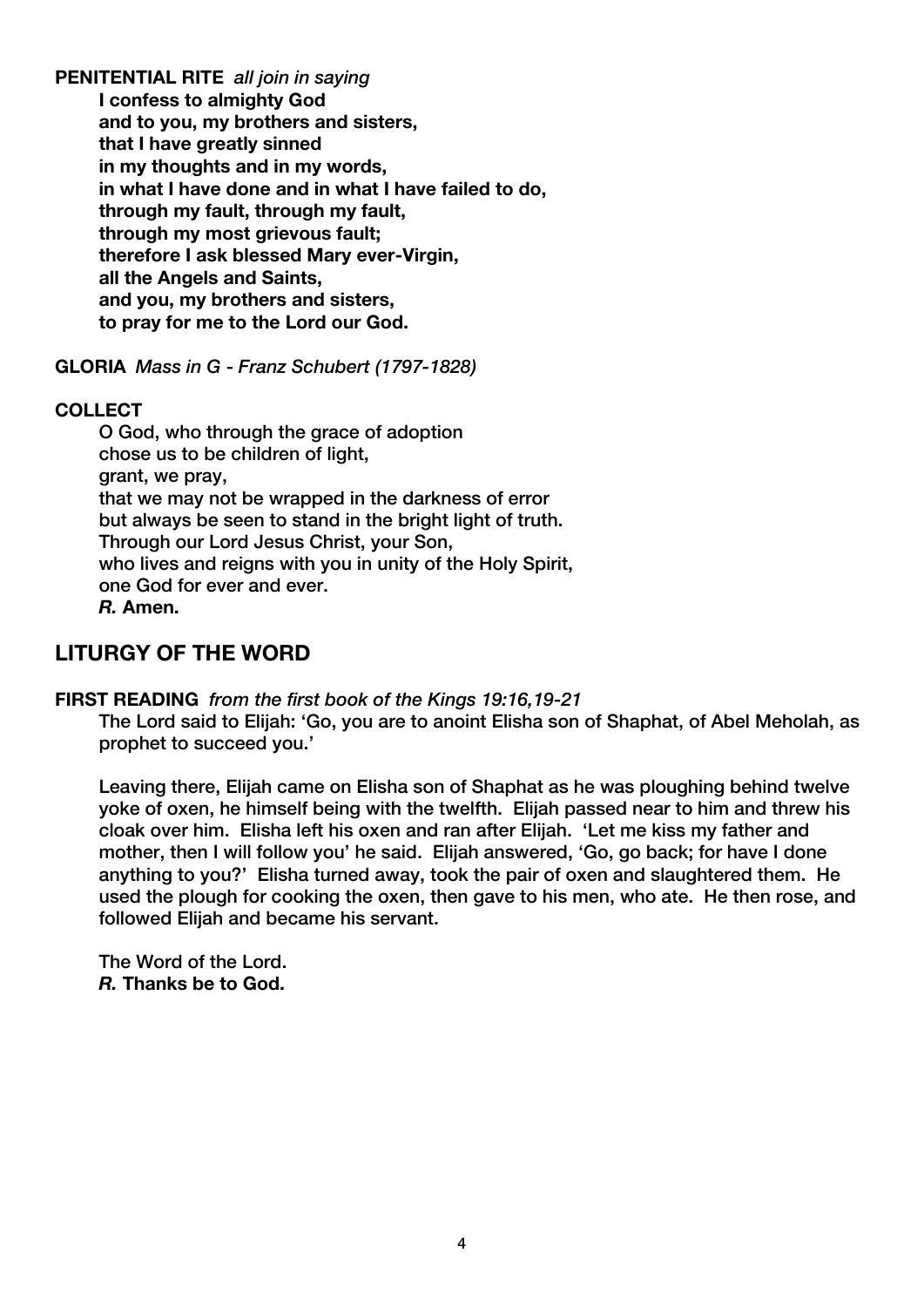**PSALM 15** *all sing the response R. after the Cantor and after each verse of the psalm*



Preserve me, God, I take refuge in you. I say to the Lord: 'You are my God.' O Lord, it is you who are my portion and cup; it is you yourself who are my prize. *R.*

I will bless the Lord who gives me counsel, who even at night directs my heart. I keep the Lord ever in my sight: since he is at my right hand, I shall stand firm. *R.*

And so my heart rejoices, my soul is glad; even my body shall rest in safety. For you will not leave my soul among the dead, nor let your beloved know decay. *R.*

You will show me the path of life, the fullness of joy in your presence, at your right hand happiness for ever. *R.*

#### **SECOND READING** *from the letter of St Paul to the Galatians 5:1,13-18*

When Christ freed us, he meant us to remain free. Stand firm, therefore, and do not submit again to the yoke of slavery.

My brothers, you were called, as you know, to liberty; but be careful, or this liberty will provide an opening for self-indulgence. Serve one another, rather, in works of love, since the whole of the Law is summarised in a single command: Love your neighbour as yourself. If you go snapping at each other and tearing each other to pieces, you had better watch or you will destroy the whole community.

Let me put it like this: if you are guided by the Spirit you will be in no danger of yielding to self-indulgence, since self-indulgence is the opposite of the Spirit, the Spirit is totally against such a thing, and it is precisely because the two are so opposed that you do not always carry out your good intentions. If you are led by the Spirit, no law can touch you.

The Word of the Lord. *R.* **Thanks be to God.**

**GOSPEL ACCLAMATION** *all join in singing the Gospel Acclamation after the Choir and again after the verse*



Speak, Lord, your servant is listening: you have the message of eternal life.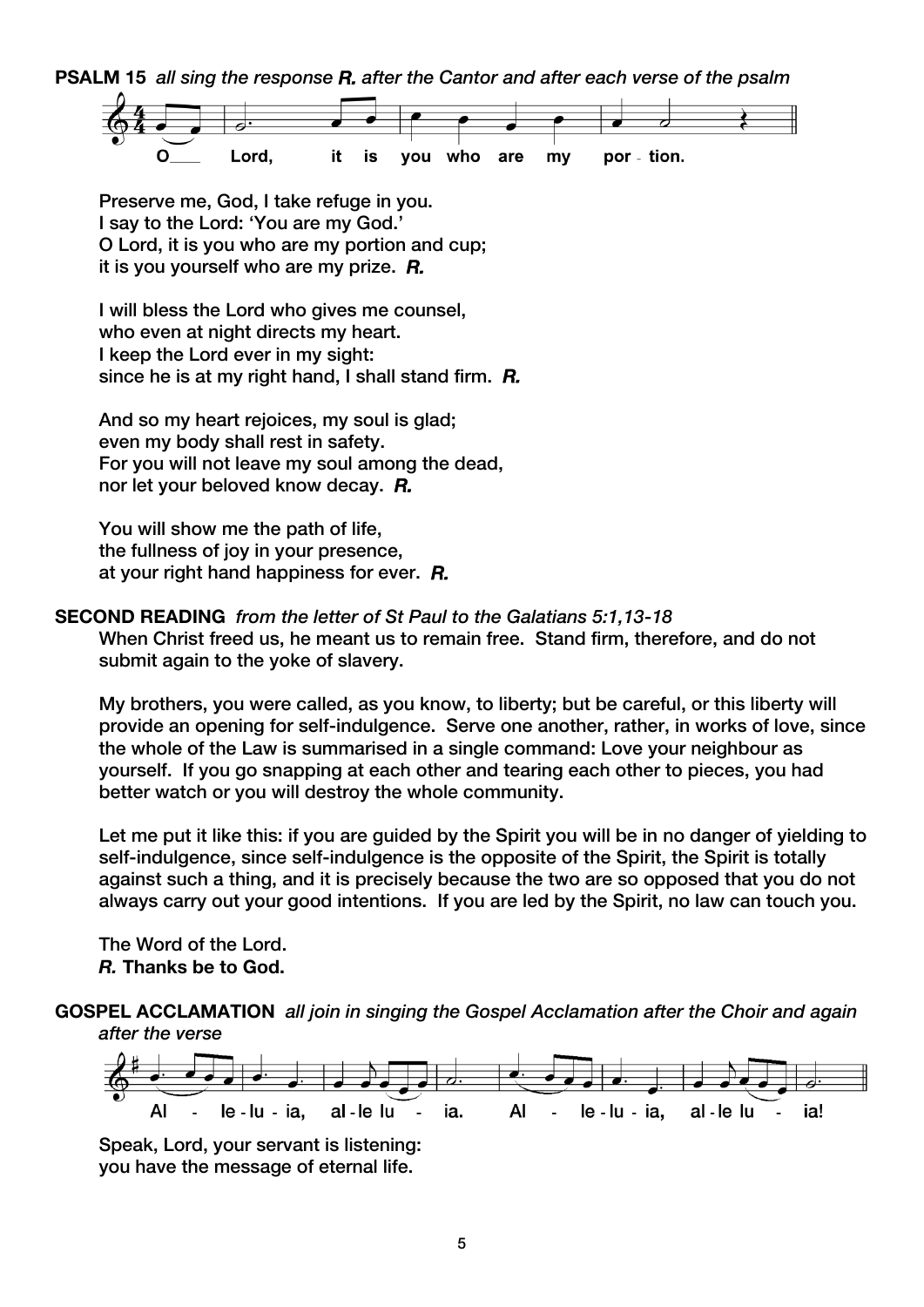#### **GOSPEL**

The Lord be with you. *R.* **And with your spirit.** A reading from the holy Gospel according to Luke *9:51-62 R.* **Glory to you, O Lord**.

As the time drew near for him to be taken up to heaven, Jesus resolutely took the road for Jerusalem and sent messengers ahead of him. These set out, and they went into a Samaritan village to make preparations for him, but the people would not receive him because he was making for Jerusalem. Seeing this, the disciples James and John said, 'Lord, do you want us to call down fire from heaven to burn them up?' But he turned and rebuked them, and they went off to another village.

As they travelled along they met a man on the road who said to him, 'I will follow you wherever you go.' Jesus answered, 'Foxes have holes and the birds of the air have nests, but the Son of Man has nowhere to lay his head.'

Another to whom he said, 'Follow me,' replied, 'Let me go and bury my father first.' But he answered, 'Leave the dead to bury their dead; your duty is to go and spread the news of the kingdom of God.'

Another said, 'I will follow you, sir, but first let me go and say good-bye to my people at home.' Jesus said to him, 'Once the hand is laid on the plough, no one who looks back is fit for the kingdom of God.'

The Gospel of the Lord. *R.* **Praise to you, Lord Jesus Christ.**

*After the Gospel, all sing the Gospel Acclamation.*

#### **HOMILY**



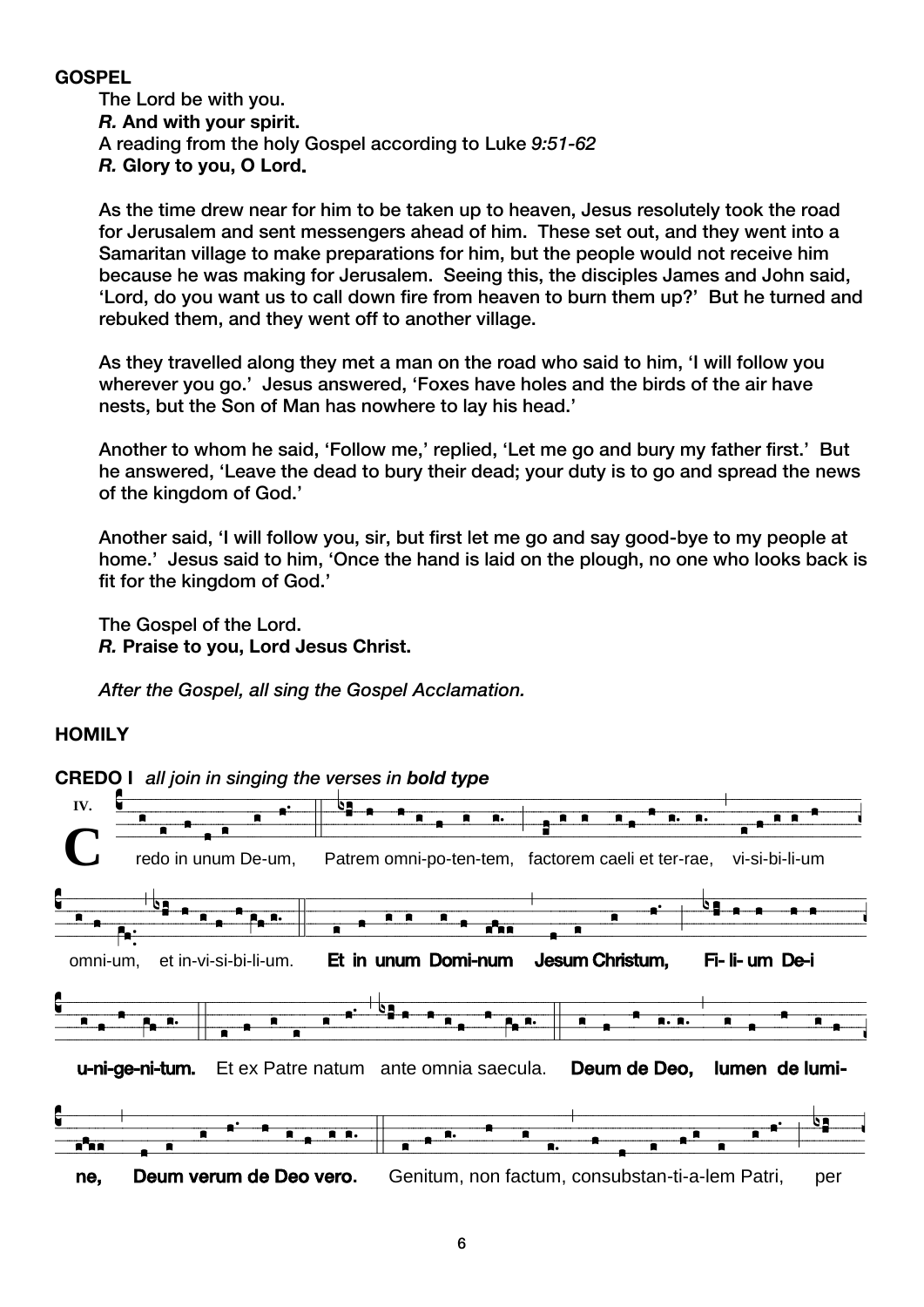

#### **PRAYER OF THE FAITHFUL**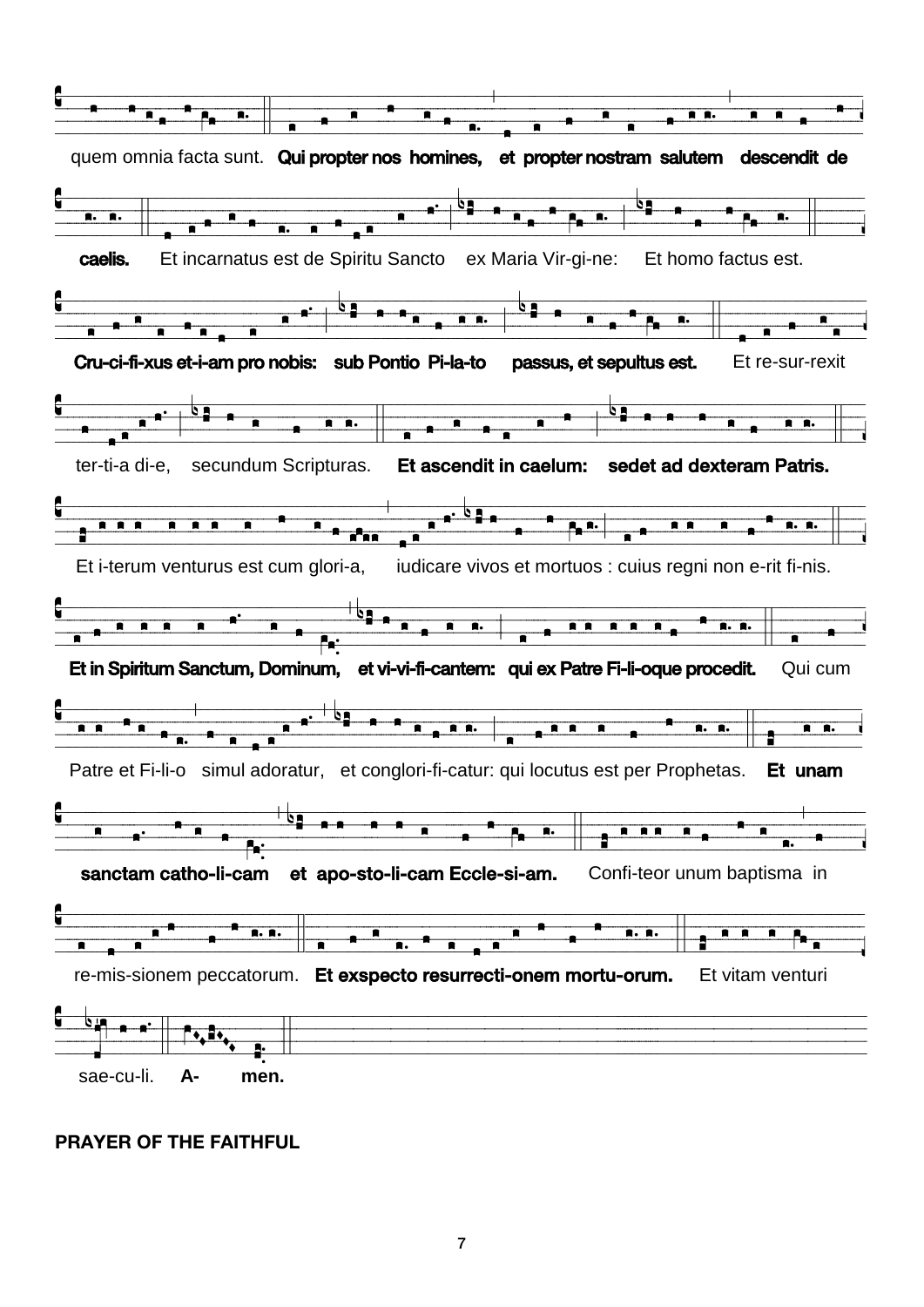# **LITURGY OF THE EUCHARIST**

#### **OFFERTORY MOTET** *a collection is taken for the upkeep of the Cathedral, meanwhile the Choir sings 'Jubilate Deo'*

O be joyful in the Lord, all ye lands: serve the Lord with gladness, and come before his presence with a song. Be ye sure that the Lord he is God: it is he that hath made us, and not we ourselves; we are his people, and the sheep of his pasture. O go your way into his gates with thanksgiving, and into his courts with praise: be thankful unto him, and speak good of his Name. For the Lord is gracious, his mercy is everlasting: and his truth endureth from generation to generation. Glory be to the Father, and to the Son: and to the Holy Ghost; as it was in the beginning, is now, and ever shall be: world without end. Amen.

*Sir William Walton (1902-1983)*

*The Celebrant says* Pray, brethren (brothers and sisters), that my sacrifice and yours may be acceptable to God, the almighty Father.

*All stand and say*

**May the Lord accept the sacrifice at your hands for the praise and glory of his name, for our good and the good of all his holy Church.**

#### **PRAYER OVER THE OFFERINGS**

O God, who graciously accomplish the effects of your mysteries, grant, we pray, that the deeds by which we serve you may be worthy of these sacred gifts. Through Christ our Lord. *R.* **Amen.**



Let us give thanks to the Lord our God. **It is right and just.**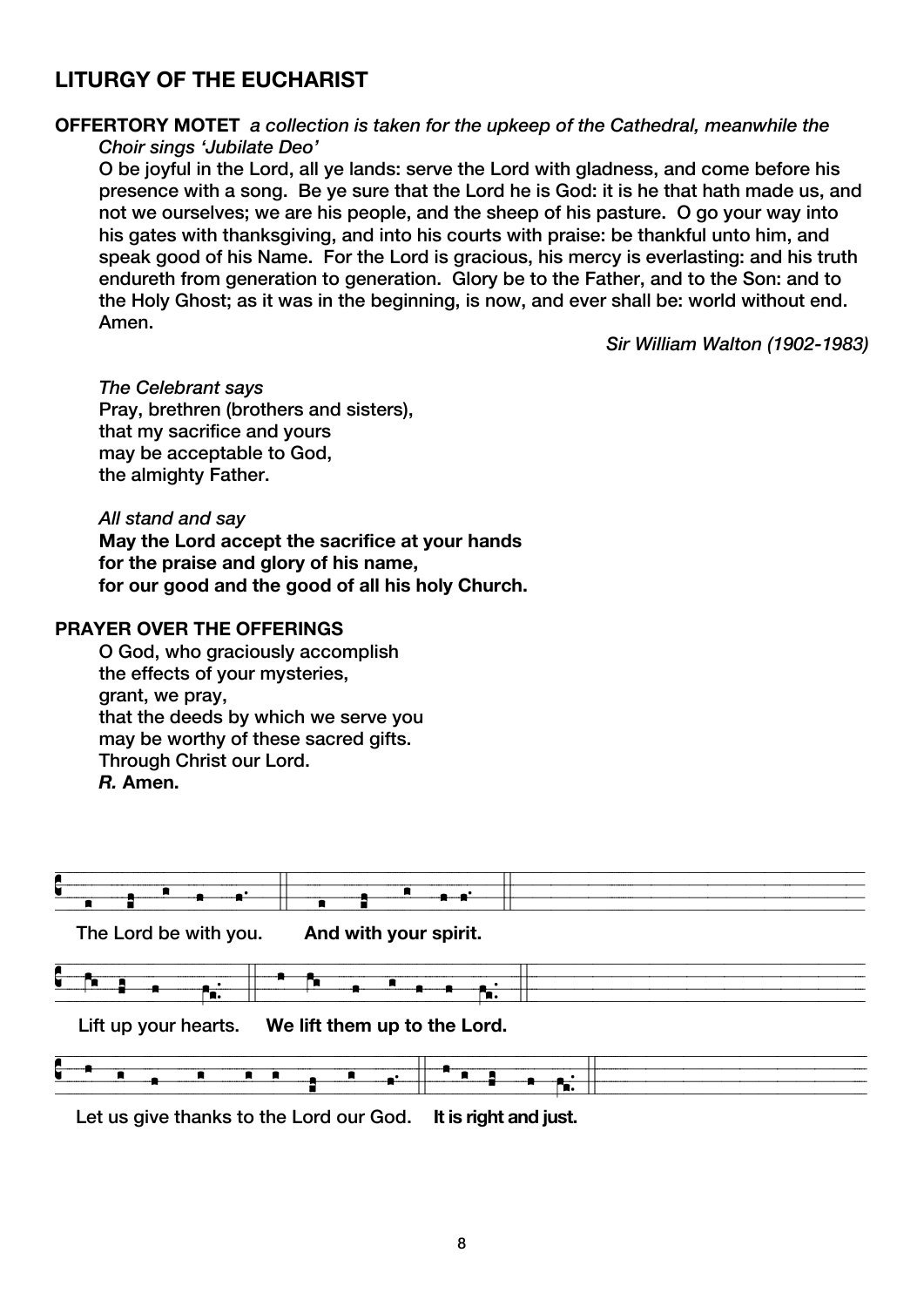#### **SANCTUS** *the Choir sings*

Sanctus, sanctus, sanctus Dominus, Deus Sabaoth. Pleni sunt coeli et terra gloria tua. Hosanna in excelsis.

*Holy, holy, holy Lord, God of hosts, heaven and earth are full of your glory. Hosanna in the highest.*

> *Mass in G Franz Schubert*

#### **MEMORIAL ACCLAMATION** *all join in singing*



**We proclaim your Death, O Lord, and profess your Resurrection, until you come again.**

# **GREAT AMEN** *all join in singing*

A-men. A-men. A- men.

#### **COMMUNION RITE**

#### **THE SIGN OF PEACE**

The peace of the Lord be with you always. *R.* **And with your spirit.** 

**AGNUS DEI XI** *all join in singing*

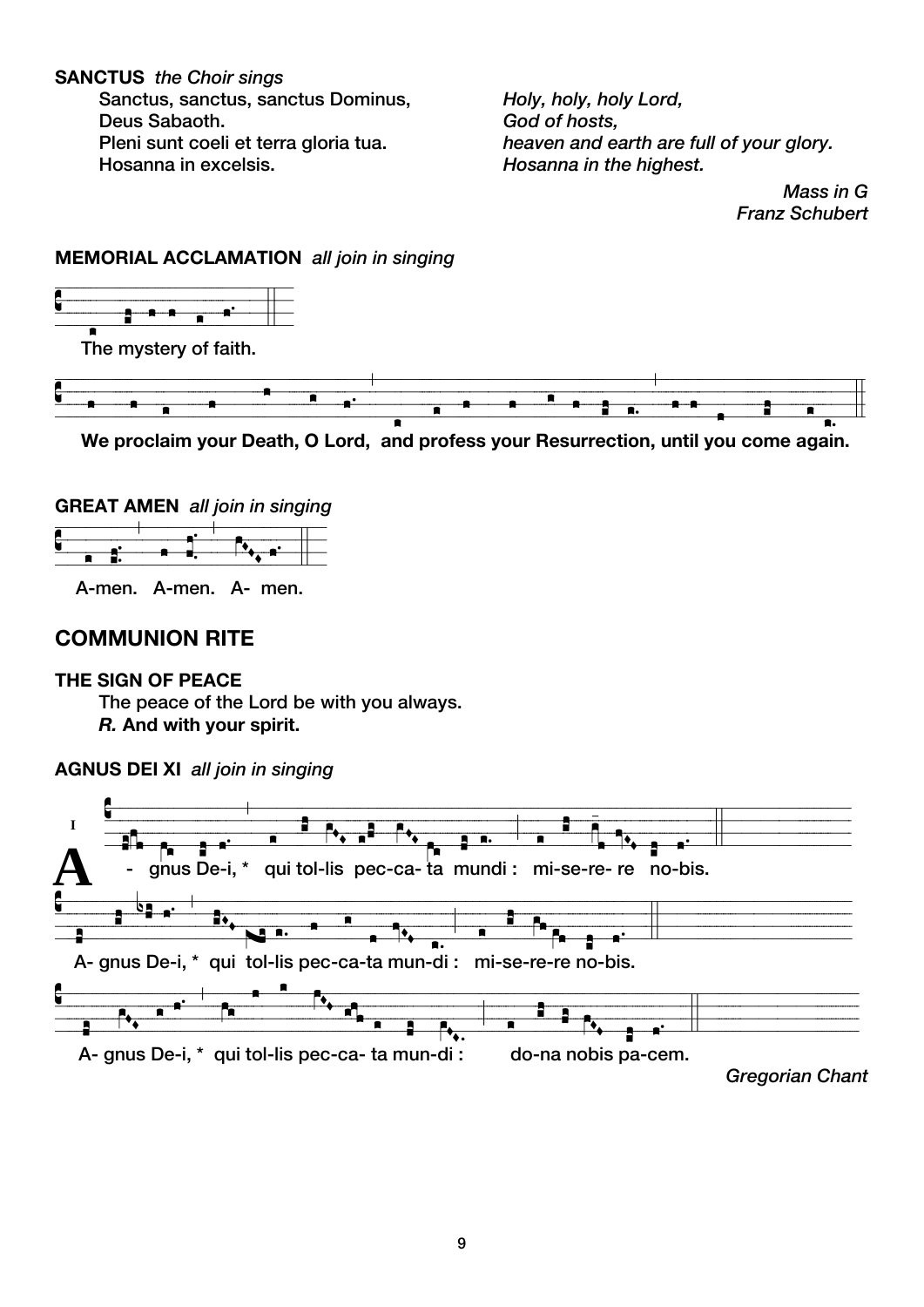Behold the Lamb of God, behold him who takes away the sins of the world. Blessed are those called to the supper of the Lamb.

*All join in saying R.* **Lord, I am not worthy that you should enter under my roof, but only say the word and my soul shall be healed.** 

*Those who are not Roman Catholic, or do not wish to receive communion, are welcome to come forward in spiritual communion. Crossing your arms across your chest will indicate to the priest or eucharistic minister that you would welcome his or her words of spiritual communion.*

#### **COMMUNION ANTIPHON** *the Choir sings* Inclina aurem tuam, accelera, ut eruas nos.

*Hear me and speedily Rescue me.*

> *Psalm 30:36 Gregorian Chant*

**COMMUNION MOTET** *the Choir sings* Agnus Dei, qui tollis peccata mundi: miserere nobis. Agnus Dei, qui tollis peccata mundi: dona nobis pacem.

*Lamb of God, you take away the sins of the world. Have mercy on us. Lamb of God, you take away the sins of the world. Grant us peace.*

*Franz Schubert*



#### **HYMN AFTER COMMUNION** *all stand and join in singing*

- **1 Let all mortal flesh keep silence And with fear and trembling stand; Ponder nothing earthly-minded, For with blessing in his hand Christ our God to earth descendeth, Our full homage to demand.**
- **2 King of kings, yet born of Mary, As of old on earth he stood, Lord of lords, in human vesture, In the body and the blood: He will give to all the faithful His own self for heavenly food.**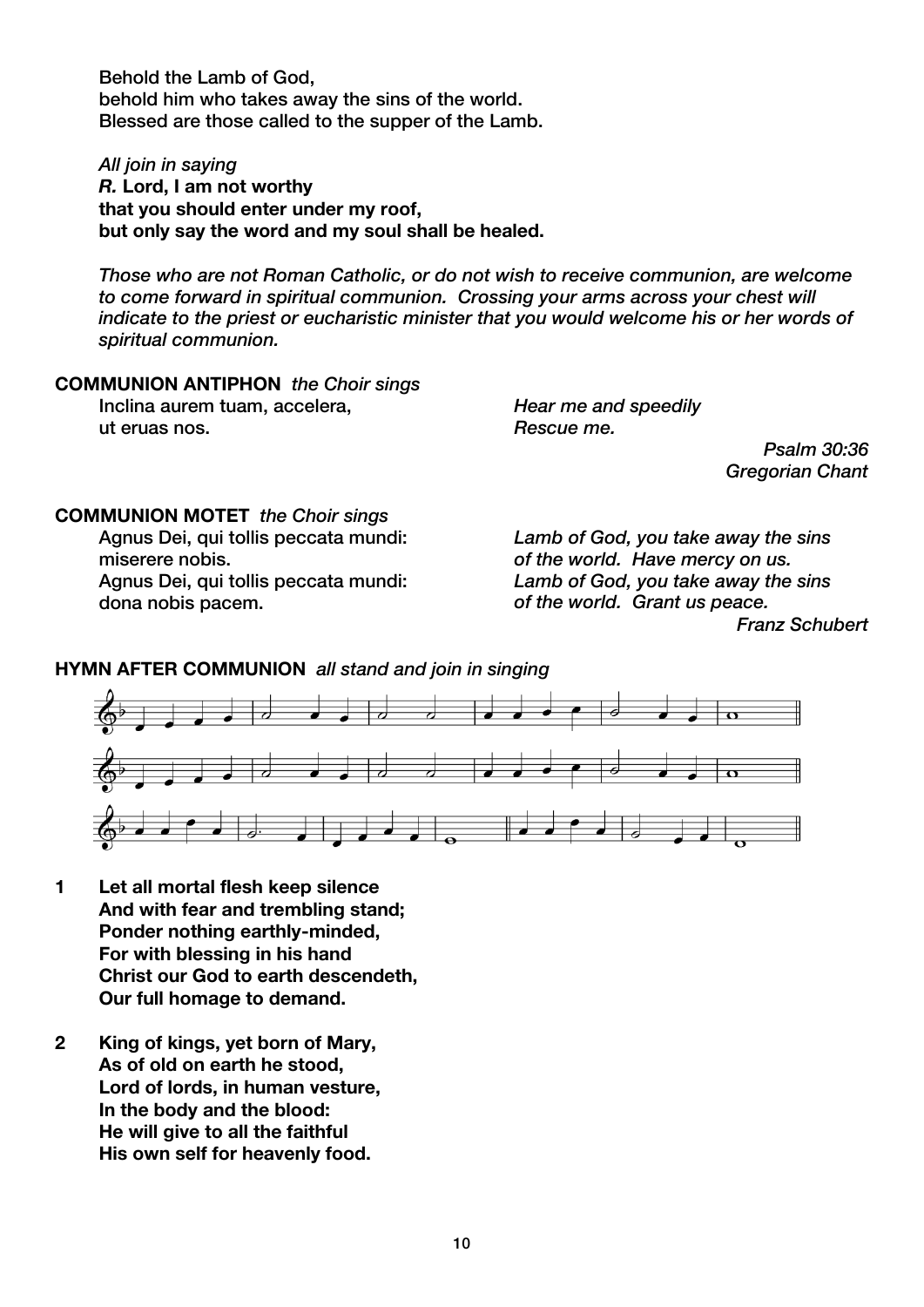- **3 Rank on rank the host of heaven Spreads its vanguard on the way, As the Light of light descendeth From the realms of endless day, That the powers of hell may vanish As the darkness clears away.**
- **4 At his feet the six-winged seraph; Cherubim with sleepless eye, Veil their faces to the Presence, As with ceaseless voice they cry, Alleluya, Alleluya, Alleluya, Lord most high!**

#### **PRAYER AFTER COMMUNION**

May this divine sacrifice we have offered and received fill us with life, O Lord, we pray, so that, bound to you in lasting charity, we may bear fruit that lasts for ever. Through Christ our Lord. *R.* **Amen.**

#### **CONCLUDING RITE**

#### **BLESSING and DISMISSAL**

The Lord be with you. *R.* **And with your spirit.** 

May almighty God bless you: the Father, and the Son, and the Holy Spirit. *R.* **Amen.** 

Go forth, the Mass is ended. *R.* **Thanks be to God.** 

#### **ORGAN VOLUNTARY**